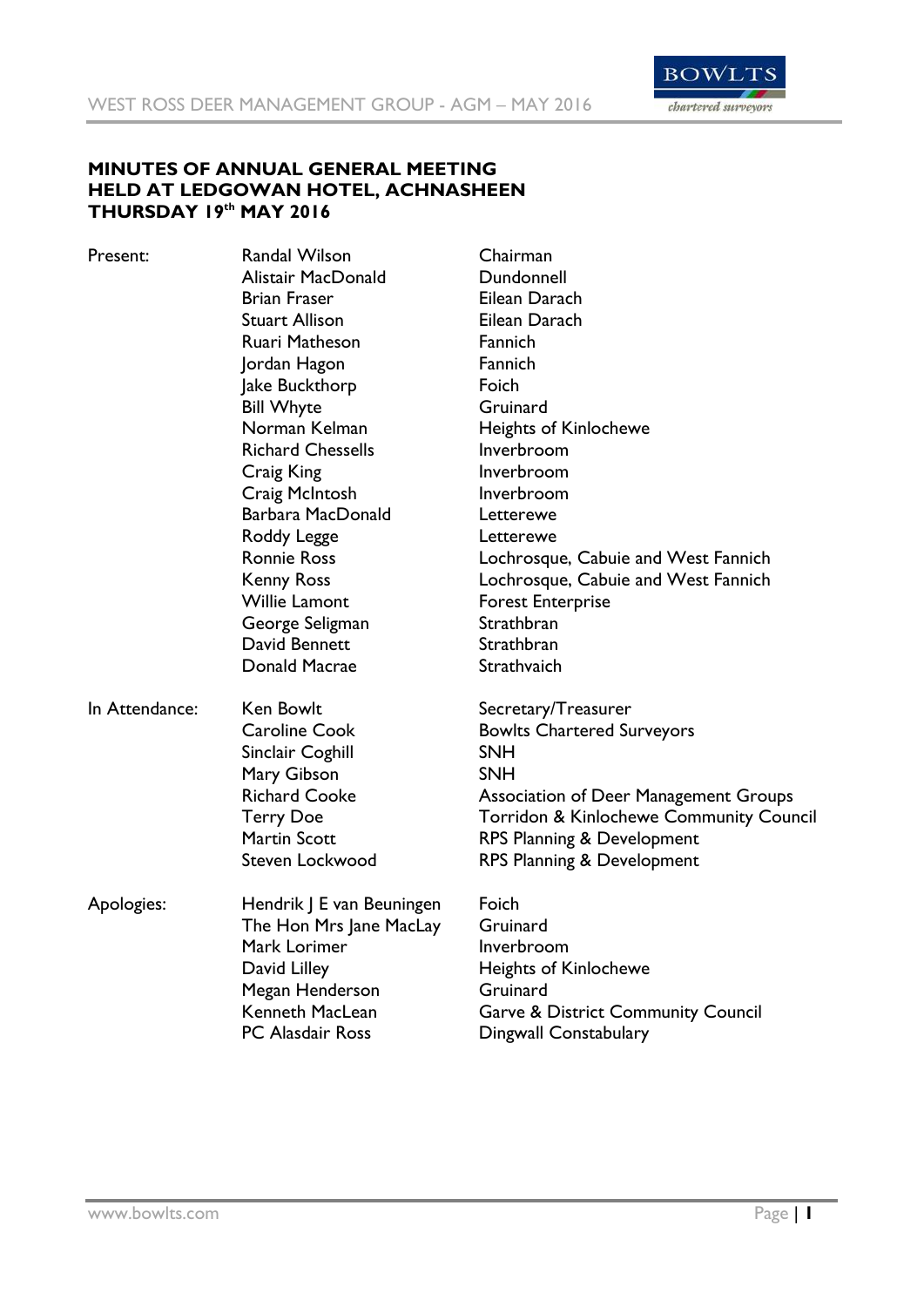

| Item | <b>Notes</b>                                                                                                                                                                                                                                                                                                                                                                                                                                                                                                                                                                                                                                                                                                                                                                                                                                                                                                                                                                                                                                                                    | Action |
|------|---------------------------------------------------------------------------------------------------------------------------------------------------------------------------------------------------------------------------------------------------------------------------------------------------------------------------------------------------------------------------------------------------------------------------------------------------------------------------------------------------------------------------------------------------------------------------------------------------------------------------------------------------------------------------------------------------------------------------------------------------------------------------------------------------------------------------------------------------------------------------------------------------------------------------------------------------------------------------------------------------------------------------------------------------------------------------------|--------|
| 1.0  | <b>Welcome and Introduction from the Chairman</b>                                                                                                                                                                                                                                                                                                                                                                                                                                                                                                                                                                                                                                                                                                                                                                                                                                                                                                                                                                                                                               |        |
|      | In welcoming everyone to the meeting, the Chairman, Randal Wilson (RW),<br>invited everyone around the room to introduce themselves.                                                                                                                                                                                                                                                                                                                                                                                                                                                                                                                                                                                                                                                                                                                                                                                                                                                                                                                                            |        |
|      | He was pleased to report that further progress had been made over the last 12<br>months, the dominating feature being further extensive revisions to the Group's<br>Deer Management Plan (DMP), with a meeting being held in January which the<br>Chairman, Ken Bowlt (KSB), our Secretary/Treasurer, and Mrs Caroline Cook<br>(CC) met up with Sinclair Coghill (SC) of SNH to go through the revisions to<br>the DMP and effectively carry out a further assessment.                                                                                                                                                                                                                                                                                                                                                                                                                                                                                                                                                                                                          |        |
|      | RW reported that following that meeting, the Group gained approval from SNH<br>for the 50% grant contribution from SNH to the cost of the DMP revisions. He<br>reported that we were still awaiting a date for our formal reassessment with SC<br>which, when taken together with the reassessment of all the other DMPs would<br>form part of a submission to the Scottish Government Rural Affairs, Climate<br>Change and Environment (RACCE) Committee, which would give an indication<br>as to how far Deer Management Groups have progressed since 2014.                                                                                                                                                                                                                                                                                                                                                                                                                                                                                                                   |        |
|      | RW explained that the main part of the Agenda will be taken up by some of the<br>actions that flow from the revised DMP and which would be required to be<br>carried out over the next five years. His thought was that it was very important<br>to get more Group members involved in the development of the action plan for<br>progress to be made.                                                                                                                                                                                                                                                                                                                                                                                                                                                                                                                                                                                                                                                                                                                           |        |
|      | RW outlined that another part of today's programme was to acknowledge that<br>the workload of the Deer Management Group had increased dramatically in<br>recent years and he confirmed his view that the fees paid to the<br>secretary/treasurer had been unrealistically low over the past five years and in<br>no way reflected the amount of time that KSB and his team have put into the<br>administration of the Deer Management Group and indeed into the<br>development of the DMP. He confirmed that the amount of time put into our<br>latest update was far in excess of what KSB had actually invoiced. RW also<br>advised the meeting that he was aware what other secretary/treasurers were<br>being paid by other Deer Management Groups and therefore considered it<br>appropriate for the Group to consider an increase in the fee paid to the<br>secretary/treasurer to reflect a more realistic level of input. RW advised that<br>the whole deer management sector had moved on massively since 2011 and he<br>felt that we now needed to address this item. |        |
|      | RW welcomed Richard Cooke (RC), our Association Chairman, to the meeting<br>and thanked him for making the effort to join us. RW confirmed that RC would<br>be able to give the Group a quick update of all that the Association has been<br>involved in on behalf of the Groups.                                                                                                                                                                                                                                                                                                                                                                                                                                                                                                                                                                                                                                                                                                                                                                                               |        |
|      | RW/                                                                                                                                                                                                                                                                                                                                                                                                                                                                                                                                                                                                                                                                                                                                                                                                                                                                                                                                                                                                                                                                             |        |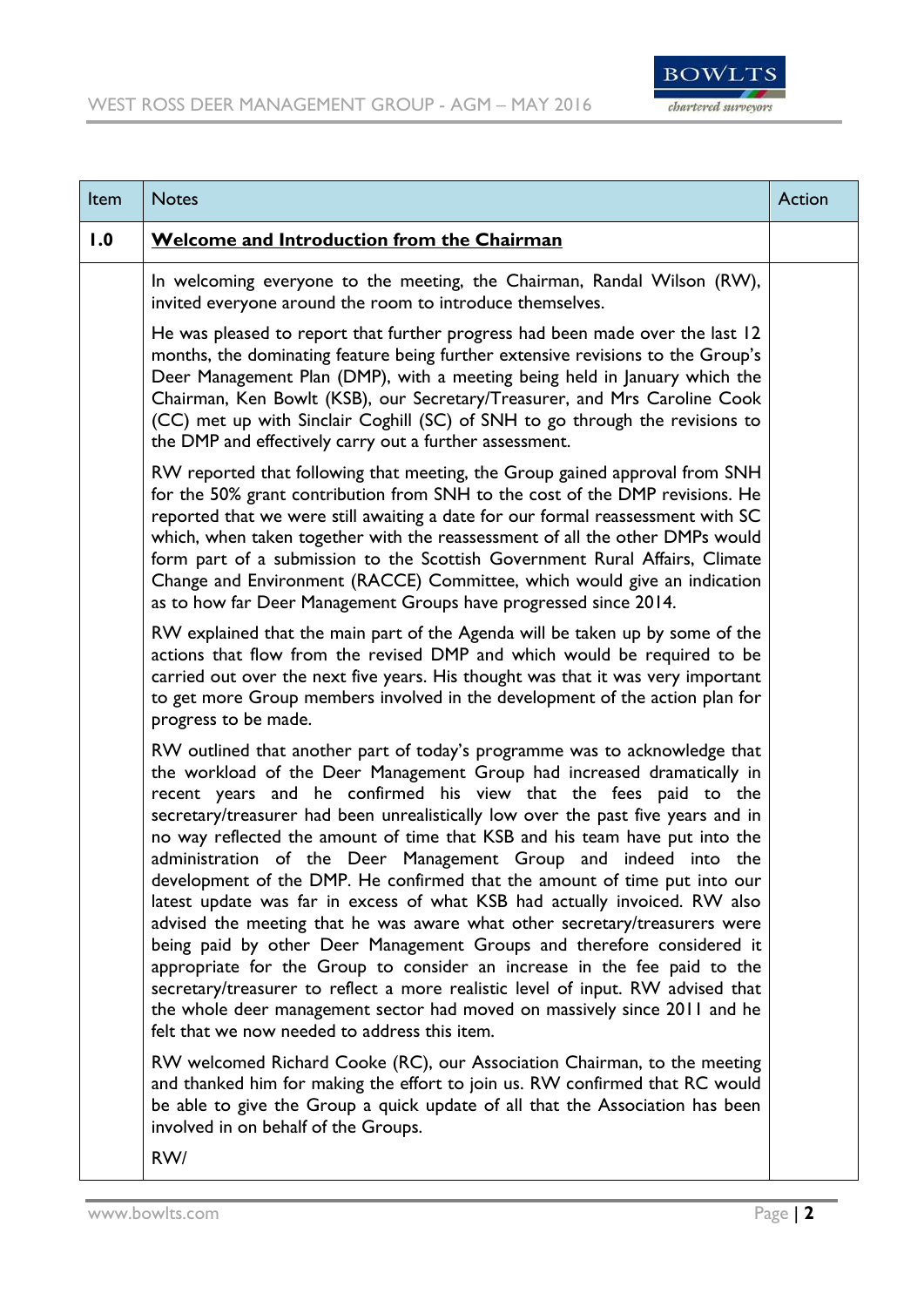

| Item | <b>Notes</b>                                                                                                                                                                                                                                                                                                                                                                                                                                                                                                                                                                                                     | <b>Action</b> |
|------|------------------------------------------------------------------------------------------------------------------------------------------------------------------------------------------------------------------------------------------------------------------------------------------------------------------------------------------------------------------------------------------------------------------------------------------------------------------------------------------------------------------------------------------------------------------------------------------------------------------|---------------|
|      | RW also welcomed Martin Scott (MS), Principal Ornithologist, and Steven<br>Lockwood (SL), Principal Ecologist, from RPS Planning & Development, who he<br>had met previously. He explained that they were here to illustrate how they can<br>help us get access to ECAS funding (funding for collaboration and group<br>activities) and also access to SRDP funding for individual estates and<br>environmental requirements.                                                                                                                                                                                    |               |
| 2.0  | Minutes of Meeting held on 29th May 2015                                                                                                                                                                                                                                                                                                                                                                                                                                                                                                                                                                         |               |
| 2.1  | <b>Adoption</b>                                                                                                                                                                                                                                                                                                                                                                                                                                                                                                                                                                                                  |               |
|      | The meeting adopted the Minutes as an accurate record of the previous<br>meeting, this being proposed by George Seligman (GS) of Strathbran and<br>seconded by Barbara MacDonald (BM) of Letterewe.                                                                                                                                                                                                                                                                                                                                                                                                              |               |
| 2.2  | <b>Matters Arising</b>                                                                                                                                                                                                                                                                                                                                                                                                                                                                                                                                                                                           |               |
|      | There were no matters arising, it being agreed that all of the issues noted as<br>being actionable in the previous Minutes would be dealt with through items on<br>the Agenda.                                                                                                                                                                                                                                                                                                                                                                                                                                   |               |
| 3.0  | Draft Financial Position as at 30 <sup>th</sup> September 2015                                                                                                                                                                                                                                                                                                                                                                                                                                                                                                                                                   |               |
|      | KSB ran through the figures previously distributed for the period to $30th$<br>September 2015, which were highlighted in yellow in the income & expenditure<br>accounts circulated. The figures showed subscriptions totalling £4,889.75 and<br>contribution to DMP costs of $£3,257$ , giving a total income for the Group of<br>£8,146.75. With costs amounting to £5,239.13, it was noted that there was a<br>bank balance as at 30 <sup>th</sup> September 2015 of £3,783.38 with an outstanding debtor<br>of $£1,026$ as at the year end. For information, the outstanding debtor was Forest<br>Enterprise. |               |
|      | KSB highlighted that some £2,655.75 was paid to the ADMG with the balance<br>comprising meeting expenses, secretary/treasurer costs and outlays.                                                                                                                                                                                                                                                                                                                                                                                                                                                                 |               |
|      | He also highlighted that the major variance from budget for the year to $30th$<br>September 2015 was that the DMP costs were not actually incurred during that<br>year, nor was the grant received, this resulting in a considerable saving in terms<br>of cash flow, given the slippage of this cost and grant income into the year to<br>30 <sup>th</sup> September 2016.                                                                                                                                                                                                                                      |               |
|      | There being no questions from the floor, the figures were adopted by the<br>meeting, proposed by GS of Strathbran and seconded by Bill Whyte (BW) of<br>Gruinard.                                                                                                                                                                                                                                                                                                                                                                                                                                                |               |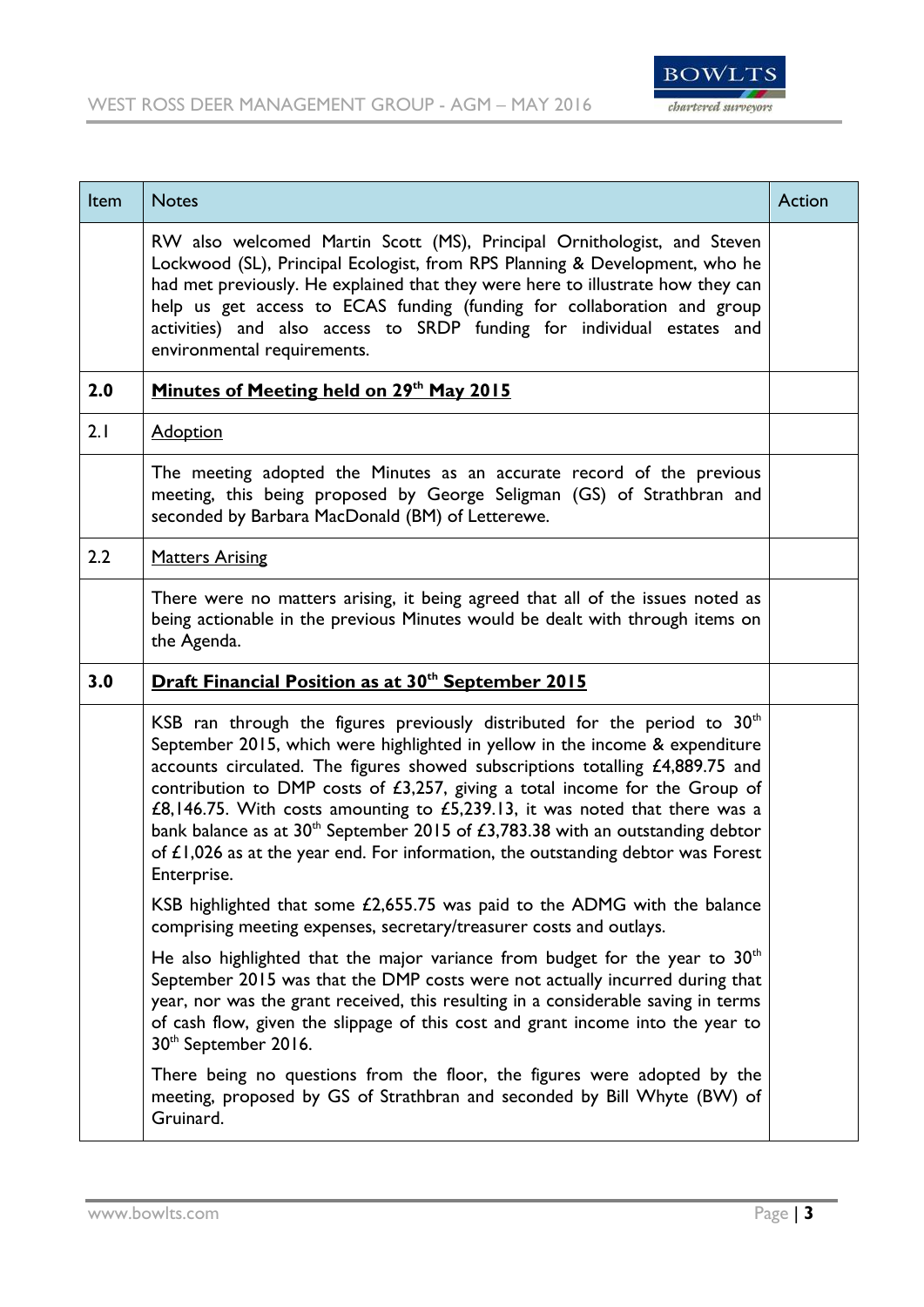

| Item | <b>Notes</b>                                                                                                                                                                                                                                                                                                                                                                                                                                                                                                                                                                                                                             | Action     |
|------|------------------------------------------------------------------------------------------------------------------------------------------------------------------------------------------------------------------------------------------------------------------------------------------------------------------------------------------------------------------------------------------------------------------------------------------------------------------------------------------------------------------------------------------------------------------------------------------------------------------------------------------|------------|
| 4.0  | Budget for Year to 30 <sup>th</sup> September 2016                                                                                                                                                                                                                                                                                                                                                                                                                                                                                                                                                                                       |            |
| 4.1  | <b>Budget</b>                                                                                                                                                                                                                                                                                                                                                                                                                                                                                                                                                                                                                            |            |
|      | KSB ran through the figures for the remainder of the year to $30th$ September<br>2016. He confirmed that the budgets were very much in line with the previous<br>year's figures but that the current year's budget included a revised figure for the<br>DMP cost which had slipped into the current year, as had the SNH grant which<br>was also shown as being increased from earlier expectations, although still<br>equated to 50% of planned costs. He also highlighted that the current year's<br>budget included a further contribution from the members to the DMP costs of<br>some £1,220.                                       |            |
|      | Regarding the fees for the secretary/treasurer role, KSB advised that whilst he<br>undertook some of the work himself, he also had his staff undertaking work, and<br>in terms of the administration of the Group, he had spent around $£3,000$ at cost<br>paying his staff to undertake work. He therefore proposed that the budget for<br>the current year be revised to show the management fees as increasing to<br>£3,000 plus outlays and VAT and correspondingly the subscriptions being<br>revised to cover the increase. He undertook to circulate a revised budget with<br>the Minutes, adjusted to include this fee revision. | <b>KSB</b> |
|      | There being no questions from the floor, the budgets were proposed as<br>approved by GS and seconded by Ruari Matheson (RM) of Fannich.                                                                                                                                                                                                                                                                                                                                                                                                                                                                                                  |            |
| 4.2  | <b>Members Subscription</b>                                                                                                                                                                                                                                                                                                                                                                                                                                                                                                                                                                                                              |            |
|      | The meeting reviewed the proposed subscriptions and DMP contributions<br>previously circulated to the entire Group. Further, KSB confirmed that he<br>would update the proposed subscription and DMP contributions schedule to<br>reflect the adjustments made to the current year's budget and would circulate<br>this together with the Minutes.<br>The meeting agreed that the schedule should be revised accordingly, this being                                                                                                                                                                                                     | <b>KSB</b> |
|      | proposed by GS and seconded by RM.                                                                                                                                                                                                                                                                                                                                                                                                                                                                                                                                                                                                       |            |
| 5.0  | Deer Management Plan - Revisions                                                                                                                                                                                                                                                                                                                                                                                                                                                                                                                                                                                                         |            |
|      | The Chairman explained his view that this item on the Agenda was the crux of<br>today's discussion. He explained that we know our DMP is awaiting<br>reassessment and that this will be part of SNH's submission to the RACCE<br>committee this autumn when the whole deer management sector will be under<br>the spotlight once again. There is an acknowledgement that one area that we<br>may/                                                                                                                                                                                                                                        |            |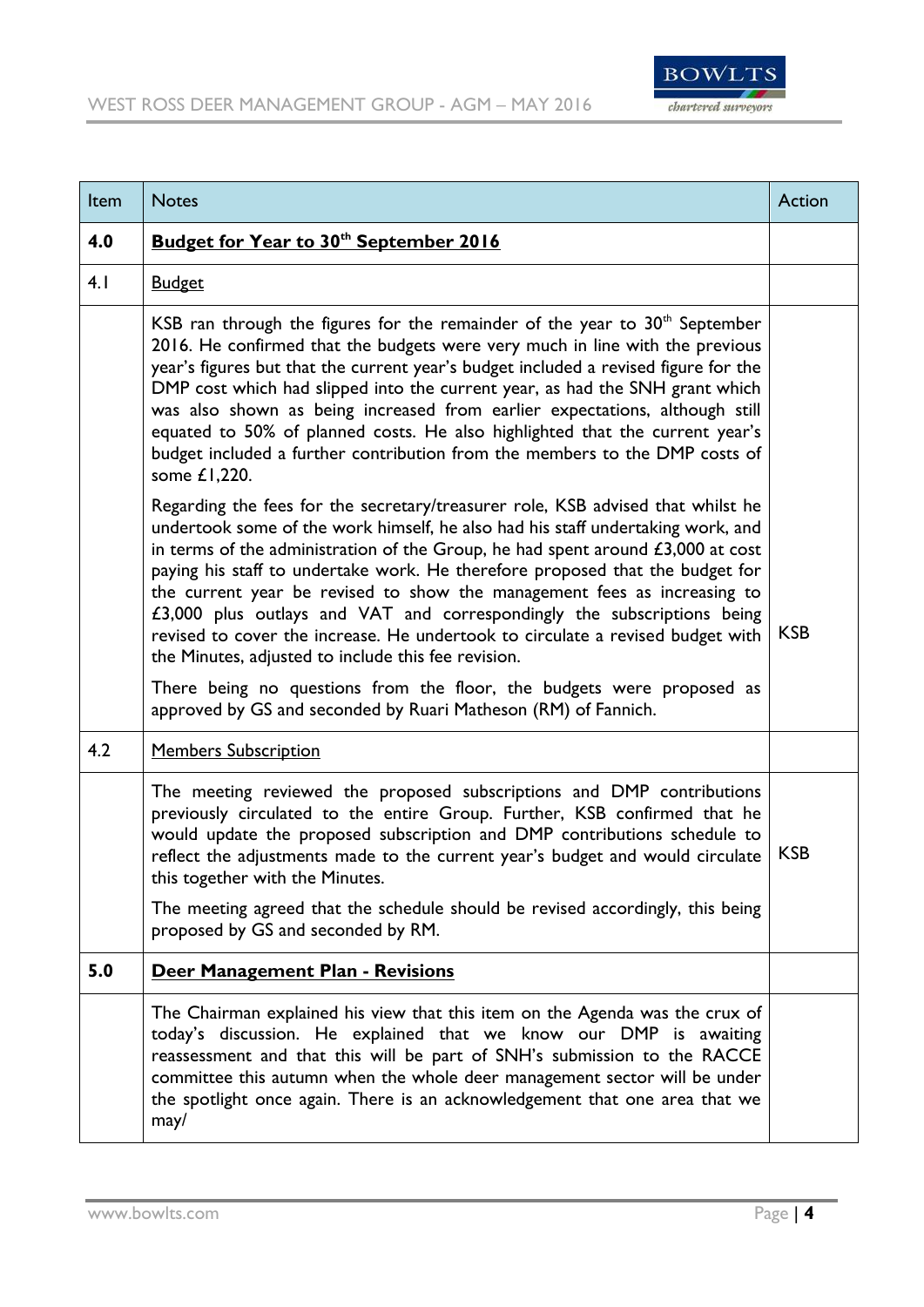

| Item | <b>Notes</b>                                                                                                                                                                                                                                                                                                                                                                                                                                                                                                                                                                                                                               | Action    |
|------|--------------------------------------------------------------------------------------------------------------------------------------------------------------------------------------------------------------------------------------------------------------------------------------------------------------------------------------------------------------------------------------------------------------------------------------------------------------------------------------------------------------------------------------------------------------------------------------------------------------------------------------------|-----------|
|      | may have scored lightly on to date has been actions and consequently the idea is<br>to get more of the membership to deliver on actions and commitments given<br>within the DMP.                                                                                                                                                                                                                                                                                                                                                                                                                                                           |           |
|      | RW, in highlighting the work undertaken in revising the DMP, asked the meeting<br>to adopt the revised Plan, which it duly did, this being proposed by RM and<br>seconded by Kenny Ross (KR) of Lochrosque. RW also advised Group members<br>that the revised Plan would be available on the Group's website:-                                                                                                                                                                                                                                                                                                                             |           |
|      | http://wrossdmg.deer-management.co.uk/deer-management-plan/                                                                                                                                                                                                                                                                                                                                                                                                                                                                                                                                                                                |           |
| 5.1  | Review of Actions Arising from Revised Deer Management Plan                                                                                                                                                                                                                                                                                                                                                                                                                                                                                                                                                                                |           |
|      | RW asked the meeting to consider the schedule of actions from the DMP<br>previously circulated with the meeting papers. He explained that this schedule<br>highlighted the actions that were required in order to implement the DMP.<br>Given the workload, RW advised that he had given thought as to who might be<br>the most appropriate Group member to lead in each of the eight different areas<br>where action was required and had identified a Group member for each area.<br>He then ran through the schedule previously circulated of actions that flowed<br>from the DMP as follows:-                                          |           |
|      | Designated Sites – RW advised that as part of its revised DMP, the Group<br>had committed to reviewing the status of all designated sites within the<br>Group and to facilitate any actions that may be required. Therefore, the<br>Group needed to develop an action plan for any sites in unfavourable<br>condition, explore how funding options might work, and further identify<br>how any sites might be monitored. This would be involve liaising fairly<br>closely with SNH and given his experience in this field, RW was pleased to<br>advise the meeting that BW had agreed to take the lead on this area of our<br>action plan. | <b>BW</b> |
|      | There followed some discussion on matters, with Norman Kelman (NK) of<br>Heights of Kinlochewe querying how the monitoring was undertaken within<br>the designated areas. BW explained that the monitoring was similar to<br>normal habitat impact assessment monitoring, but different in that different<br>habitats were targeted. Mary Gibson (MG) of SNH explained how SNH's<br>six year rolling programme of monitoring was undertaken.                                                                                                                                                                                               |           |
|      | Woodlands – RW advised that as part of the revision to the DMP, the<br>$\bullet$<br>Group had committed to reviewing the condition of native woodland within<br>the Group and to facilitate any actions that may be required to retain and<br>improve the condition of the native woodland, exploring options for SRDP<br>funding.<br>RW/                                                                                                                                                                                                                                                                                                  |           |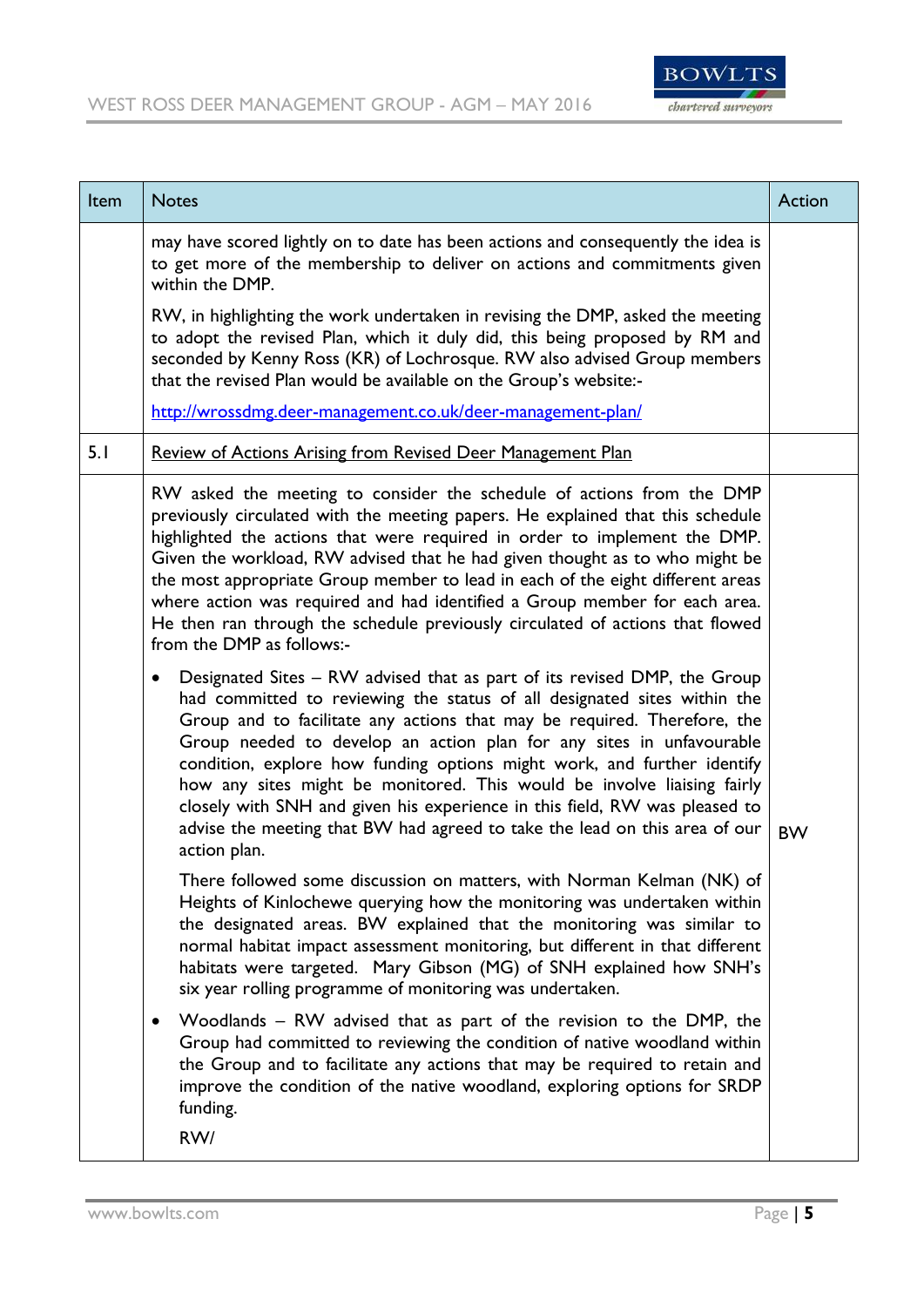

| Item | <b>Notes</b>                                                                                                                                                                                                                                                                                                                                                                                                                                                                                                                                                                                                                                                                                                                                                                                                                                                                                                                                                                                                                                                                | <b>Action</b> |
|------|-----------------------------------------------------------------------------------------------------------------------------------------------------------------------------------------------------------------------------------------------------------------------------------------------------------------------------------------------------------------------------------------------------------------------------------------------------------------------------------------------------------------------------------------------------------------------------------------------------------------------------------------------------------------------------------------------------------------------------------------------------------------------------------------------------------------------------------------------------------------------------------------------------------------------------------------------------------------------------------------------------------------------------------------------------------------------------|---------------|
|      | RW was pleased to advise the Group that Willie Lamont (WL) of Forest<br>Enterprise agreed to take the lead on this, and given his extensive<br>experience within the Forestry Commission, he was well suited. The action<br>required on this front was the development of a plan to improve the<br>condition of native woodlands and explore funding options for any work<br>required. BM queried whether SNH's methodology in assessing the<br>condition of existing native woodland cover would be the same as the<br>Forestry Commission's. It was agreed that it probably wouldn't be, but it<br>was something that would be explored and the most appropriate<br>methodology would be proposed.                                                                                                                                                                                                                                                                                                                                                                        | <b>WL</b>     |
|      | RW highlighted that as part of the revised DMP, Group members would be<br>encouraged to explore the possibility of woodland expansion in the context<br>of Deer Management Group needs. Further, in the event of woodland<br>expansion being undertaken within the Group, consideration would need to<br>be given to deer population levels via the deer population model and regard<br>will have to be had for any changes in range, forage and shelter. RW advised<br>that GS had kindly agreed to take a lead on this one and to develop how<br>woodland expansion be reported to the Group and fed into the population<br>model. In advising the Group of this, RW highlighted how some of the tasks<br>involved in the action plan had to relate to one another and GS' role<br>involved liaising with other Group members and with whoever was taking<br>the lead in developing the deer population model and that a collaborative<br>approach would need to be taken by each of the Group members who were<br>leading on the different areas within the action plan. | GS            |
|      | Carbon Sensitive Habitats - RW set out how the Group had set out to<br>$\bullet$<br>consider opportunities and priorities for the creation and restoration of<br>peatlands, identifying funding sources where possible. In addition, the Group<br>had undertaken to encourage members to minimise surface damage to<br>peatland. The actions required in this area are the development of a<br>programme of possible areas for peat restoration and investigating funding<br>options to assist with such work. RW confirmed that he had agreed to take<br>the lead on this issue for the Group.<br>There was some discussion on carbon sensitive habitats, with GS mentioning                                                                                                                                                                                                                                                                                                                                                                                               | <b>RW</b>     |
|      | work undertaken in northern England with which he had an involvement. He<br>advised that initial costs were high but that it was interesting how quickly<br>the habitat restabilised following the initial work. RC talked about work<br>being undertaken in the Cairngorm National Park and again how quickly<br>habitats could be stabilised. He also mentioned that there was the possibility<br>for funding within SRDP for such work.                                                                                                                                                                                                                                                                                                                                                                                                                                                                                                                                                                                                                                  |               |
|      | Habitat/                                                                                                                                                                                                                                                                                                                                                                                                                                                                                                                                                                                                                                                                                                                                                                                                                                                                                                                                                                                                                                                                    |               |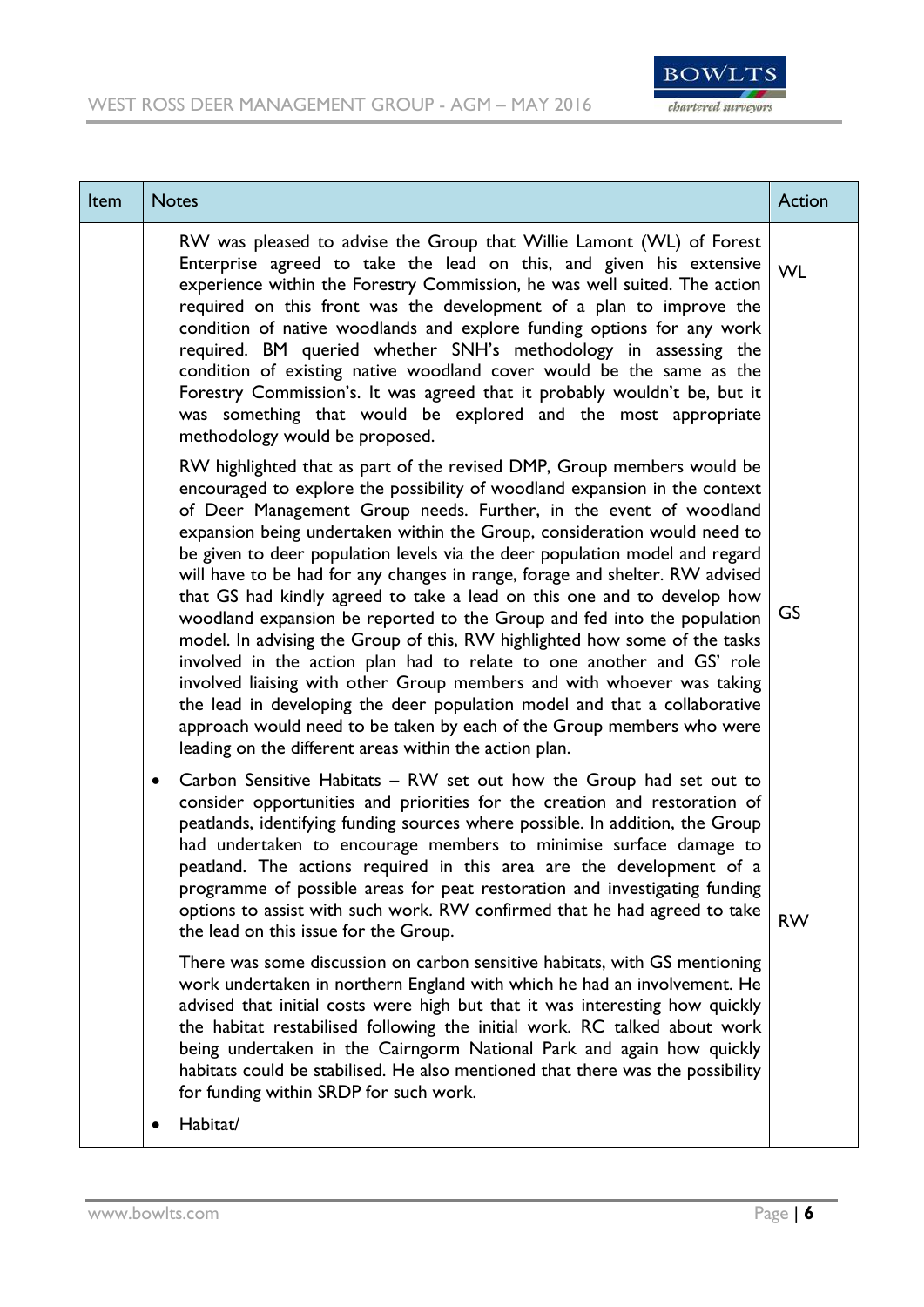

| Item | <b>Notes</b>                                                                                                                                                                                                                                                                                                                                                                                                                                                                                                                                                                                                                                                                                                                                                                                                                                                | <b>Action</b> |
|------|-------------------------------------------------------------------------------------------------------------------------------------------------------------------------------------------------------------------------------------------------------------------------------------------------------------------------------------------------------------------------------------------------------------------------------------------------------------------------------------------------------------------------------------------------------------------------------------------------------------------------------------------------------------------------------------------------------------------------------------------------------------------------------------------------------------------------------------------------------------|---------------|
|      | Habitat Monitoring – RW asked the meeting to note that targets for<br>$\bullet$<br>improvement towards "good management" of each habitat are to be agreed<br>by the Group and that once the means of collating, analysing and presenting<br>the habitat impact data is available, the Group will identify a sustainable level<br>of grazing and trampling for each of the three habitats to be monitored. This<br>is to be mapped and if necessary, actions agreed.                                                                                                                                                                                                                                                                                                                                                                                         |               |
|      | As far as actions were concerned, he confirmed that the Group would<br>investigate interim measures for collating and analysing data in the absence<br>of SWARD and that we would decide on targets for sustainable levels of<br>grazing once the initial data has been analysed. RW thanked NK for taking<br>this set of actions forward. There was some discussion habitat monitoring,<br>with RW explaining that there was an issue for the funding for completion of<br>SWARD and hence the need for us to investigate interim measures for<br>collating and analysing data in its absence. RC confirmed from the ADMG's<br>point of view that there was a realistic prospect that SWARD will be<br>completed at some point in the future, although there was no certainty.<br>SNH have no funding, and so private funding options are being discussed. | <b>NK</b>     |
|      | Public Access - RW highlighted that within the revised DMP, there was a<br>$\bullet$<br>commitment to encourage members to upload information to the SNH<br>Outdoor Access Code website. The action required was the collation of<br>estate information to pass onto SNH for uploading on their website. He<br>advised the Group that RM had kindly agreed to take the lead in this area.<br>RC mentioned the "Heading for the Scottish Hills" system which already<br>does exist. SC also confirmed that Fiona Cunningham was the contact with<br>SNH for RM to touch base with and move matters forward.                                                                                                                                                                                                                                                  | <b>RM</b>     |
|      | Deer Population and Population Model - RW highlighted that the Group<br>$\bullet$<br>had undertaken within its DMP to develop/fine tune a simple population<br>model based on local conditions to provide guidance on Group and estate<br>cull target setting over the long term. He expected there to be guidance<br>from SNH on the process of developing a population model and that there<br>would require to be further discussion and count information needs to be<br>collected in order to produce a realistic population model that is based on<br>current data and local conditions. The objective was that once the model<br>was developed, there will be discussion within the Group to come up with<br>suitable cull targets for the next five years.                                                                                          |               |
|      | As part of the action plan on the population model, someone had to feed<br>the local information into the population model and this might also involve<br>investigating a helicopter count and possible funding sources. RW confirmed<br>that BM had kindly agreed to take on this role. BM, in confirming this,<br>emphasised/                                                                                                                                                                                                                                                                                                                                                                                                                                                                                                                             | ΒM            |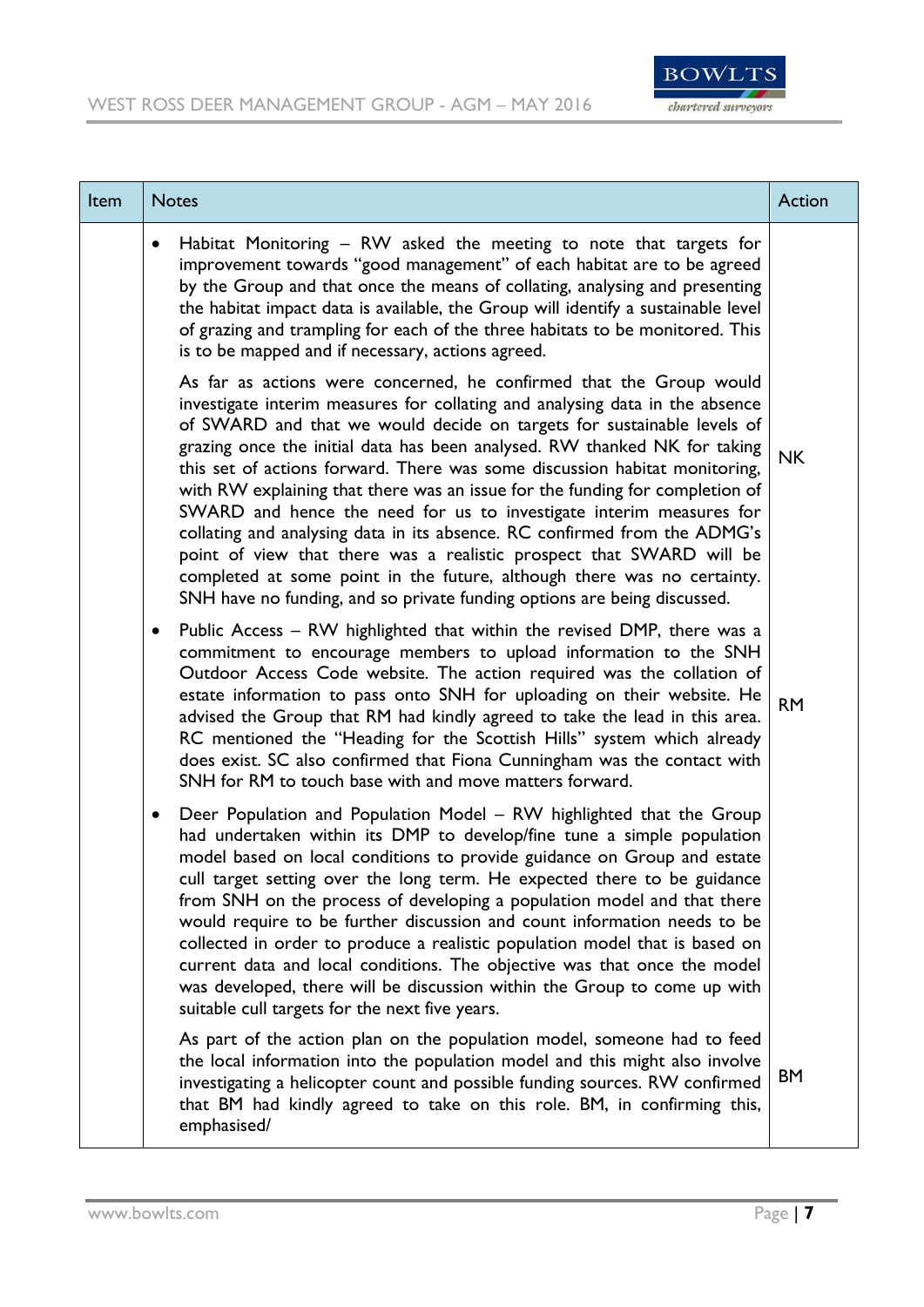

| Item | <b>Notes</b>                                                                                                                                                                                                                                                                                                                                                                                                                                                                                                                                                                                                                                                                                                                                                                                                                                                                                                                                                                                                                                                                                                                                                                                                                                                                                          | <b>Action</b> |
|------|-------------------------------------------------------------------------------------------------------------------------------------------------------------------------------------------------------------------------------------------------------------------------------------------------------------------------------------------------------------------------------------------------------------------------------------------------------------------------------------------------------------------------------------------------------------------------------------------------------------------------------------------------------------------------------------------------------------------------------------------------------------------------------------------------------------------------------------------------------------------------------------------------------------------------------------------------------------------------------------------------------------------------------------------------------------------------------------------------------------------------------------------------------------------------------------------------------------------------------------------------------------------------------------------------------|---------------|
|      | emphasised that she would need help from SNH and all other Group<br>members. She would need everyone to play their part in providing<br>information on their deer population and an indication of their aspirations.                                                                                                                                                                                                                                                                                                                                                                                                                                                                                                                                                                                                                                                                                                                                                                                                                                                                                                                                                                                                                                                                                  |               |
|      | There was the an extensive discussion on deer counts, with NK confirming<br>that earlier discussions between the stalkers had led to a consensus on a<br>summer count being undertaken as this would include recruitment.<br>However, RM of Fannich suggested that the problem in doing the count in<br>July is that it would be difficult to compare the count to previous years when<br>counts were carried out at different times of the year. Brian Fraser (BF) of<br>Eilean Darach explained that he simply couldn't manage a July count due to<br>staff commitment to fishing. BW also queried how we would tie in the count<br>with SNH's counts if we did a summer count. SC confirmed that SNH's<br>policy is for white counts rather than summer counts. RM pointed out that<br>he didn't agree with June counts when the hinds were calving and as little<br>disturbance as possible was required. BW queried whether it might be<br>possible to get some help from the military, who from time to time required<br>to undertake training with the helicopter pilots, although it was thought that<br>this might not be a runner. RW implored the meeting to come to an<br>agreement on the best way to undertake a count, with RC suggesting that<br>the norm is for a spring foot count. |               |
|      | In summary, RW suggested that the best compromise would be a spring<br>Group count and following this, WL advised that he would offer half a dozen<br>men to help with any count. BW mentioned that it would be useful if<br>observations<br>took<br>notes<br>on their<br>the<br>hill<br>everyone<br>on<br>in.<br>September/October and RW suggested that it would be important that<br>everyone did that and fed the information back to BM, who would collate all<br>the information as part of her role in dealing with the population model. RC<br>stressed that information on recruitment and mortality would be important<br>for the model.                                                                                                                                                                                                                                                                                                                                                                                                                                                                                                                                                                                                                                                    |               |
|      | Deer Welfare - RW explained that the Group had taken on the<br>$\bullet$<br>commitment to encourage members to provide appropriate data on<br>mortality, recruitment and larder weights and for the data to be reviewed<br>on a Group basis and where appropriate fed into the deer management<br>planning process. He explained that KR had kindly agreed to take on the job<br>of collecting and collating the information required.                                                                                                                                                                                                                                                                                                                                                                                                                                                                                                                                                                                                                                                                                                                                                                                                                                                                | <b>KR</b>     |
|      | Non-native Deer Species - RW advised that the Group had undertaken to<br>$\bullet$<br>develop a policy, through open discussion within the Group, for the<br>management of goats within the DMG area. Similarly, the Group has<br>undertaken to develop a policy for Sika deer to prevent their spread. David<br>Bennett (DB) of Strathbran had kindly agreed to take on this role. There<br>was/                                                                                                                                                                                                                                                                                                                                                                                                                                                                                                                                                                                                                                                                                                                                                                                                                                                                                                     | DB            |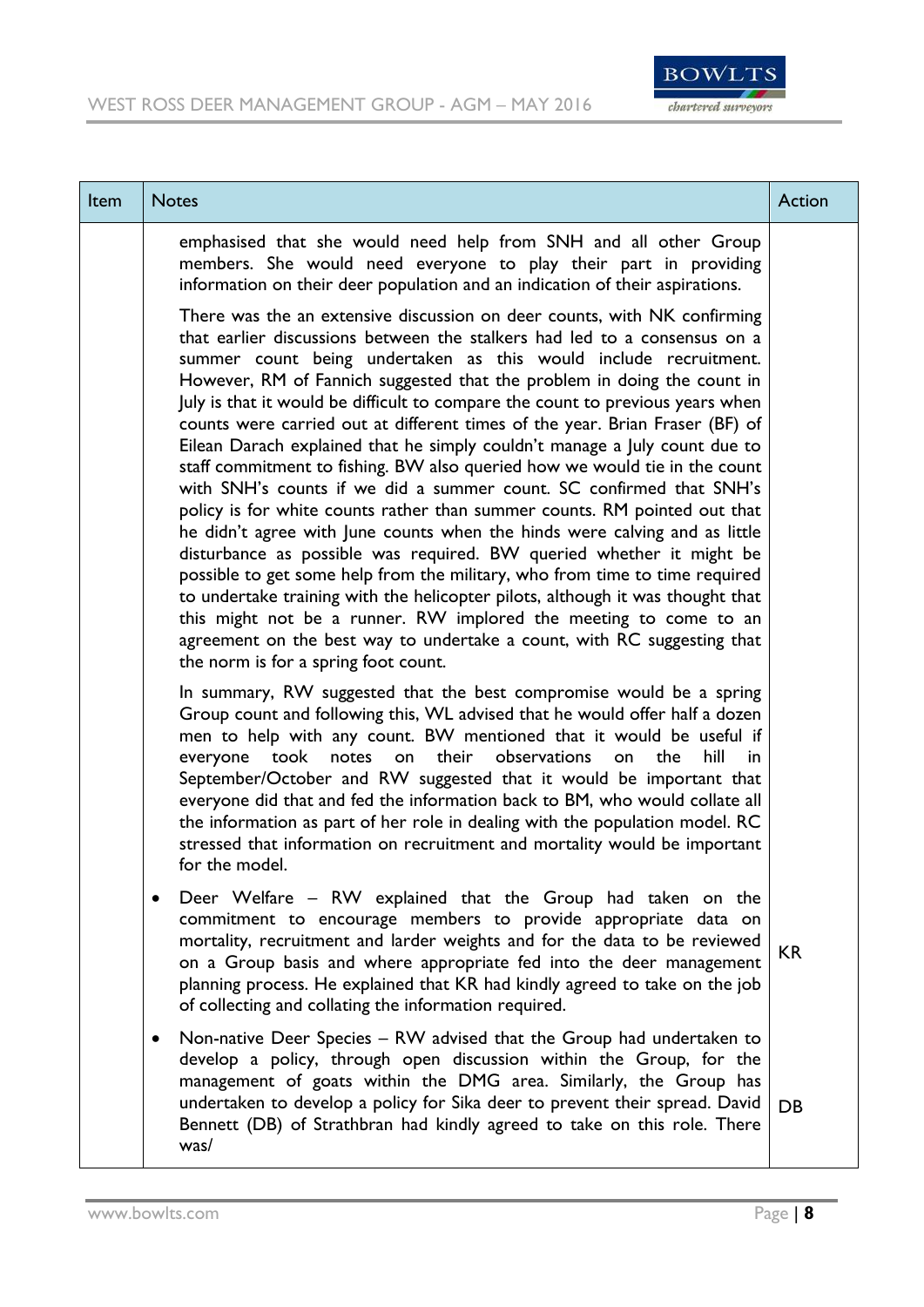

| Item | <b>Notes</b>                                                                                                                                                                                                                                                                                                                                                                                                                                                                                                                                                                                                                                                                                                                                                                                                                                                                                                                                                         | <b>Action</b> |
|------|----------------------------------------------------------------------------------------------------------------------------------------------------------------------------------------------------------------------------------------------------------------------------------------------------------------------------------------------------------------------------------------------------------------------------------------------------------------------------------------------------------------------------------------------------------------------------------------------------------------------------------------------------------------------------------------------------------------------------------------------------------------------------------------------------------------------------------------------------------------------------------------------------------------------------------------------------------------------|---------------|
|      | was some discussion on where the goats within the Group area came from<br>and whether they were feral or not and the general consensus seemed to be<br>that they were feral. WL advised that the Forestry Commission have a draft<br>policy and that he would be very happy to let DB have sight of it. RW<br>suggested that both DB and WL liaise on this.                                                                                                                                                                                                                                                                                                                                                                                                                                                                                                                                                                                                          | DB/WL         |
|      | BW said one of the dangers in terms of managing the habitat is that any<br>over-grazing tended to be blamed on deer, but it was very important that<br>consideration was also given to the impact of goats, sheep, etc. There was<br>extended discussion on goats, with Ronnie Ross (RR) of Lochrosque<br>mentioning having seen a group of 30 adults and 20 kids around the Shiel<br>area. BF mentioned that he was going to do a count of deer in June but<br>would also include goats if this was helpful to the Group and agreed to pass<br>the data on to the Group. RC stressed the importance of the deer<br>population model and the need to include all herbivores impacting on the<br>habitat, i.e. sheep, goats, etc. He also stressed the importance, when<br>considering counting, of ensuring that everyone did it on the same date. He<br>suggested that it would be no use for some people to do a spring count with<br>others doing a summer count. | <b>BF</b>     |
|      | There followed some discussion on the difficulty of counting deer within<br>woodlands, the use of transects, dung counts, etc.                                                                                                                                                                                                                                                                                                                                                                                                                                                                                                                                                                                                                                                                                                                                                                                                                                       |               |
| 5.2  | Priorities for the Forthcoming Year                                                                                                                                                                                                                                                                                                                                                                                                                                                                                                                                                                                                                                                                                                                                                                                                                                                                                                                                  |               |
|      | RW suggested that priorities could only be established once the leaders of each<br>of the action areas had developed their work and there had been further<br>discussion. Clearly it had to be accepted by the Group that not everything could<br>be done at the same time and it would be necessary to establish priorities, but<br>this is something which would evolve as the year progressed.                                                                                                                                                                                                                                                                                                                                                                                                                                                                                                                                                                    |               |
| 5.3  | <b>Budgetary Implications</b>                                                                                                                                                                                                                                                                                                                                                                                                                                                                                                                                                                                                                                                                                                                                                                                                                                                                                                                                        |               |
|      | RW suggested that once the action plan evolved and priorities were being<br>formulated, it had to be accepted that some of the actions might have budgetary<br>implications and these would have to be part of the thinking of the Group as to<br>what our priorities were.                                                                                                                                                                                                                                                                                                                                                                                                                                                                                                                                                                                                                                                                                          |               |
| 5.4  | <b>Funding (SRDP/Collaborative Funding)</b>                                                                                                                                                                                                                                                                                                                                                                                                                                                                                                                                                                                                                                                                                                                                                                                                                                                                                                                          |               |
|      | Again, RW suggested that no decisions could be made on this issue today, but<br>rather as the work programme evolved, funding would be investigated for each<br>cost aspect and then the Group could consider everything in the round before<br>making/                                                                                                                                                                                                                                                                                                                                                                                                                                                                                                                                                                                                                                                                                                              |               |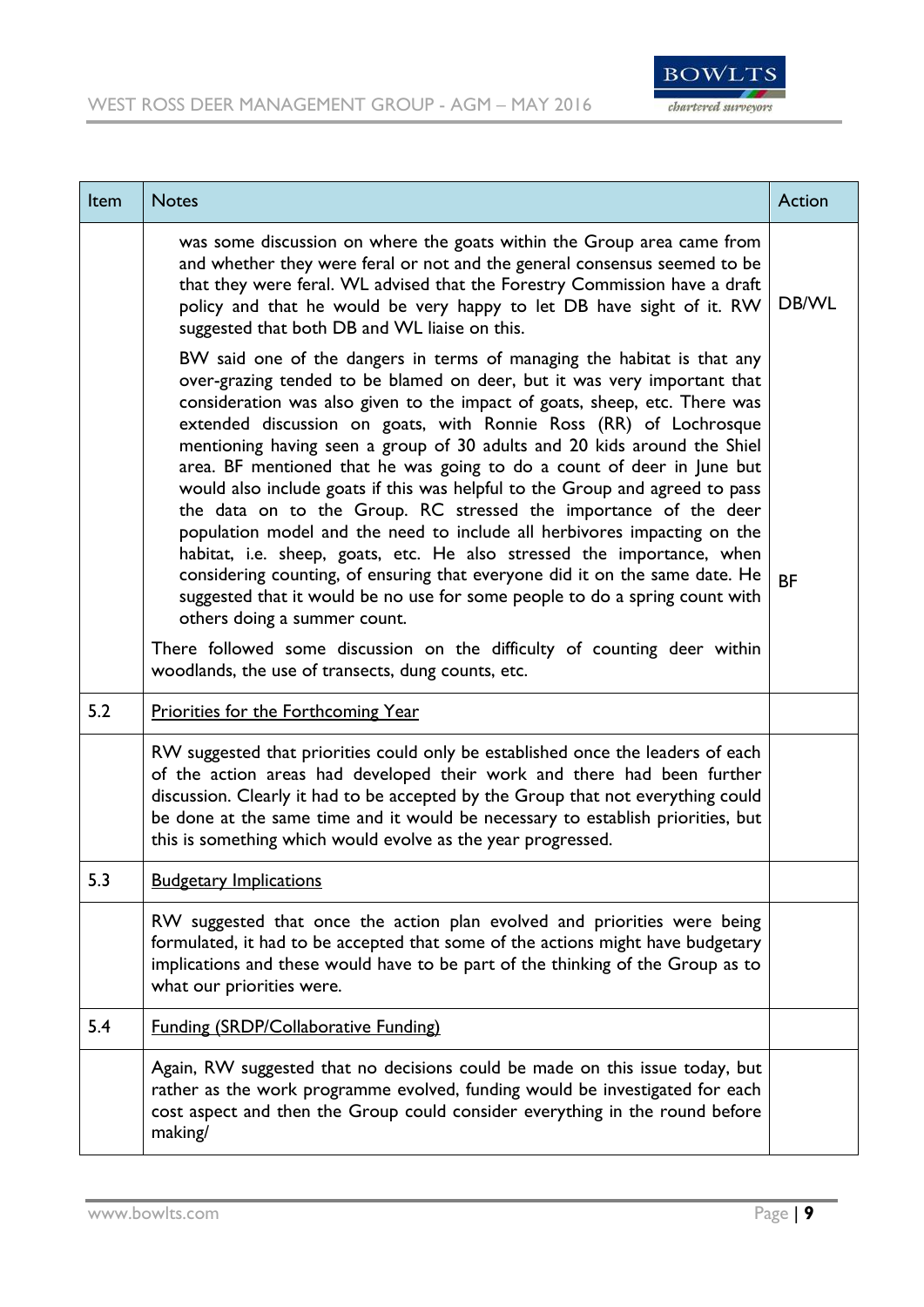

| Item | <b>Notes</b>                                                                                                                                                                                                                                                                                                                                                                                                                                                                                                                                           | Action     |
|------|--------------------------------------------------------------------------------------------------------------------------------------------------------------------------------------------------------------------------------------------------------------------------------------------------------------------------------------------------------------------------------------------------------------------------------------------------------------------------------------------------------------------------------------------------------|------------|
|      | making final decisions on priorities. He accepted that some priorities might, to a<br>certain extent, be determined by what funding was available, but he asked the<br>Group to be patient on this to allow work on the action plan to progress.                                                                                                                                                                                                                                                                                                       |            |
| 6.0  | <b>Cull Statistics</b>                                                                                                                                                                                                                                                                                                                                                                                                                                                                                                                                 |            |
|      | The meeting considered the cull statistics previously forwarded. RW highlighted<br>that the 2015/16 culls indicated that most deer forests had cut back on both the<br>stag and in particular on the hind culls, due to perceived population reductions<br>by natural mortality.                                                                                                                                                                                                                                                                       |            |
|      | However, he suggested to the Group that until we had some reasonable count<br>data, it was very difficult to know whether the correct decisions were being<br>made in terms of each estate setting its cull targets and therefore the sooner we<br>all agreed on what count should be undertaken, the better.                                                                                                                                                                                                                                          |            |
|      | There was comment about the absence of figures for part of Corriemoillie,<br>Lochluichart and Tournaig and indeed for culls undertaken on licence and<br>authorisation within the Group area. However, KSB advised that information<br>had now been received from SNH following the distribution of the cull data and<br>that the cull schedules would be updated and further distributed to the Group.<br>KSB also indicated that this information would, of course, be required for<br>feeding into the deer population model being developed by BM. | <b>KSB</b> |
| 7.0  | <b>Deer Count</b>                                                                                                                                                                                                                                                                                                                                                                                                                                                                                                                                      |            |
|      | Whilst accepting that the Group had probably exhausted the subject of deer<br>counting earlier, RW reiterated that given that the norm is a spring foot count,<br>he would be looking for a foot count to be organised by the Group.                                                                                                                                                                                                                                                                                                                   |            |
|      | RC outlined his experience with deer counts in that they were like military<br>operations and that you really needed someone to help plan and coordinate in<br>order for the deer count to work properly. It was agreed that there required to<br>be some discussion with SNH on who organised the last count within the West<br>Ross Deer Group area to see whether information on the planning for the deer<br>count could be obtained. The suggestion was that this was something that could<br>be developed by BM as part of her new role.         |            |
|      | The Chairman emphasised that progress needs to be made on a coordinated<br>Group-wide count.                                                                                                                                                                                                                                                                                                                                                                                                                                                           | ΒM         |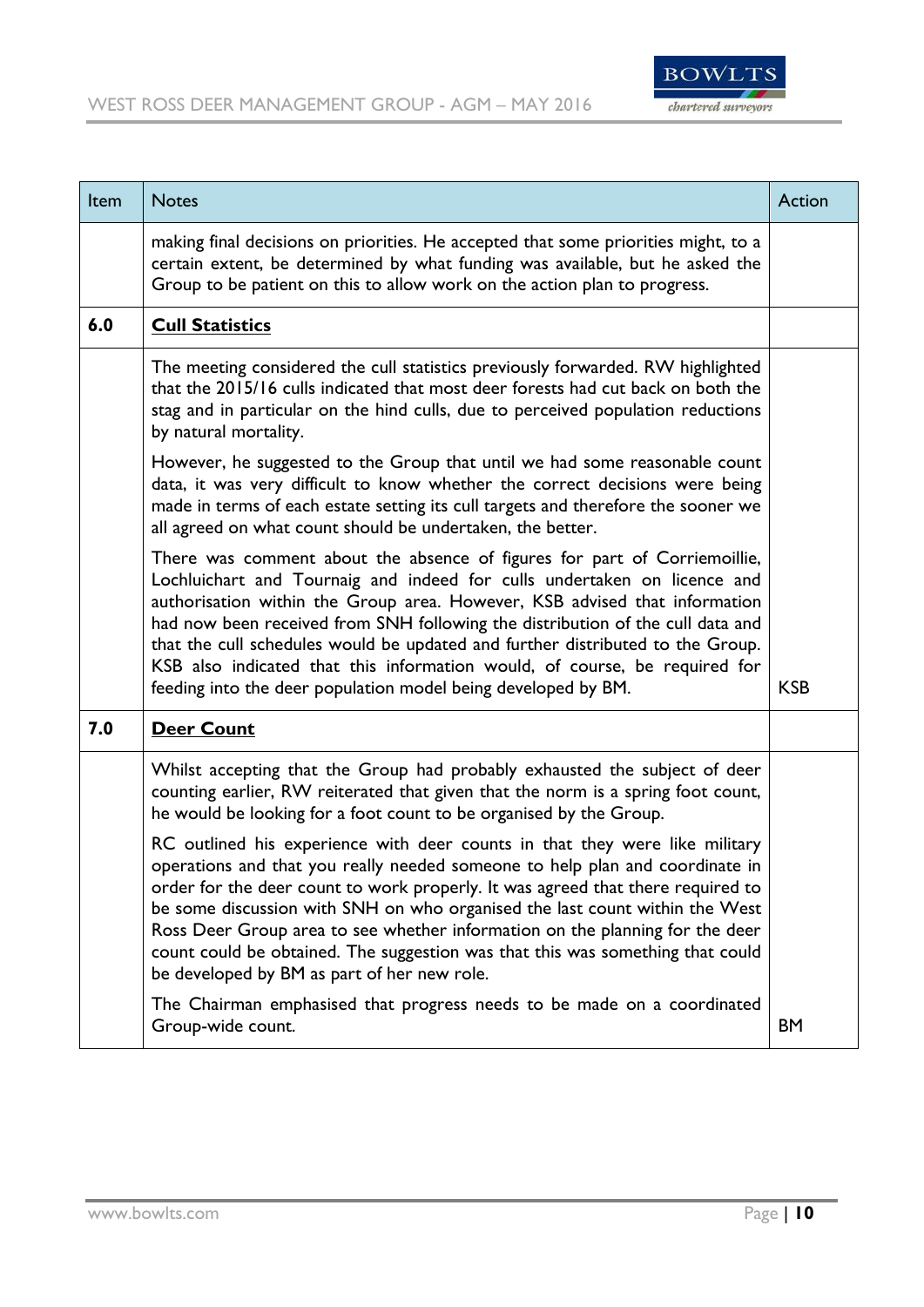

| Item | <b>Notes</b>                                                                                                                                                                                                                                                                                                                                                                                                                                                                                                                                                                                                                                                                                                                                                                                                                  | Action    |
|------|-------------------------------------------------------------------------------------------------------------------------------------------------------------------------------------------------------------------------------------------------------------------------------------------------------------------------------------------------------------------------------------------------------------------------------------------------------------------------------------------------------------------------------------------------------------------------------------------------------------------------------------------------------------------------------------------------------------------------------------------------------------------------------------------------------------------------------|-----------|
| 8.0  | <b>Poaching</b>                                                                                                                                                                                                                                                                                                                                                                                                                                                                                                                                                                                                                                                                                                                                                                                                               |           |
|      | Alistair MacDonald (AM) of Dundonnell mentioned that he reported an incident<br>to the Police, who never even came out. RC suggested that if AM gave him the<br>details, this was something that he might be able to progress at Association<br>level.                                                                                                                                                                                                                                                                                                                                                                                                                                                                                                                                                                        | <b>AM</b> |
|      | KR advised that he had rang the Police three times in connection with an<br>incident and obtained absolutely no reaction. RR also mentioned an incident<br>involving three men, but again no progress appeared to have been made in<br>terms of prosecution.                                                                                                                                                                                                                                                                                                                                                                                                                                                                                                                                                                  |           |
|      | After listening to the various reports, RC suggested that details be passed on to<br>him of any incidents and providing he had sufficient information, he would pass it<br>on to the Lead Wildlife Officer of the Police.                                                                                                                                                                                                                                                                                                                                                                                                                                                                                                                                                                                                     | <b>RC</b> |
| 9.0  | <b>Association of Deer Management Groups</b>                                                                                                                                                                                                                                                                                                                                                                                                                                                                                                                                                                                                                                                                                                                                                                                  |           |
|      | Given the extensive time spent discussing issues arising from the action plan, RC<br>gave a very brief account of the work of the Association.                                                                                                                                                                                                                                                                                                                                                                                                                                                                                                                                                                                                                                                                                |           |
|      | He mentioned that on the political front, we have now got two ministers to deal<br>with rather than one. He recognised that the parliamentarians' political mood is<br>to regularlise deer management and he was sure that everyone was aware of<br>the Rural Affairs Committee's role in undertaking three-yearly reviews to see<br>how the voluntary principal was managing in terms of deer management.                                                                                                                                                                                                                                                                                                                                                                                                                    |           |
|      | From the Association's point of view, he suggested that we were all in a much<br>better place, with our DMPs in position, not only focussed on deer<br>management, but also on the public interest.                                                                                                                                                                                                                                                                                                                                                                                                                                                                                                                                                                                                                           |           |
|      | However, he agreed it was not a good time to be a land manager, given the<br>current political climate, but nevertheless he emphasised that we have a good<br>story to tell and a positive approach was required.                                                                                                                                                                                                                                                                                                                                                                                                                                                                                                                                                                                                             |           |
|      | RW highlighted the issue of sporting rates, where there are a significant number<br>of sporting entities which would require to be assessed for sporting rate<br>purposes and it had to be acknowledged that this was probably a fairly huge job<br>for the assessors. The Association would be pressing for any new process to<br>take account of the active role in deer management planning being undertaken<br>and pressing to see if exemptions might be possible. It also has to be<br>remembered that SNH have been given statutory powers under the new Land<br>Reform Bill to intervene in deer management matters where no action is being<br>taken. The vast majority of the 44 deer management groups have completed a<br>DMP and it is proposed that all will go through the reassessment process by the<br>end/ |           |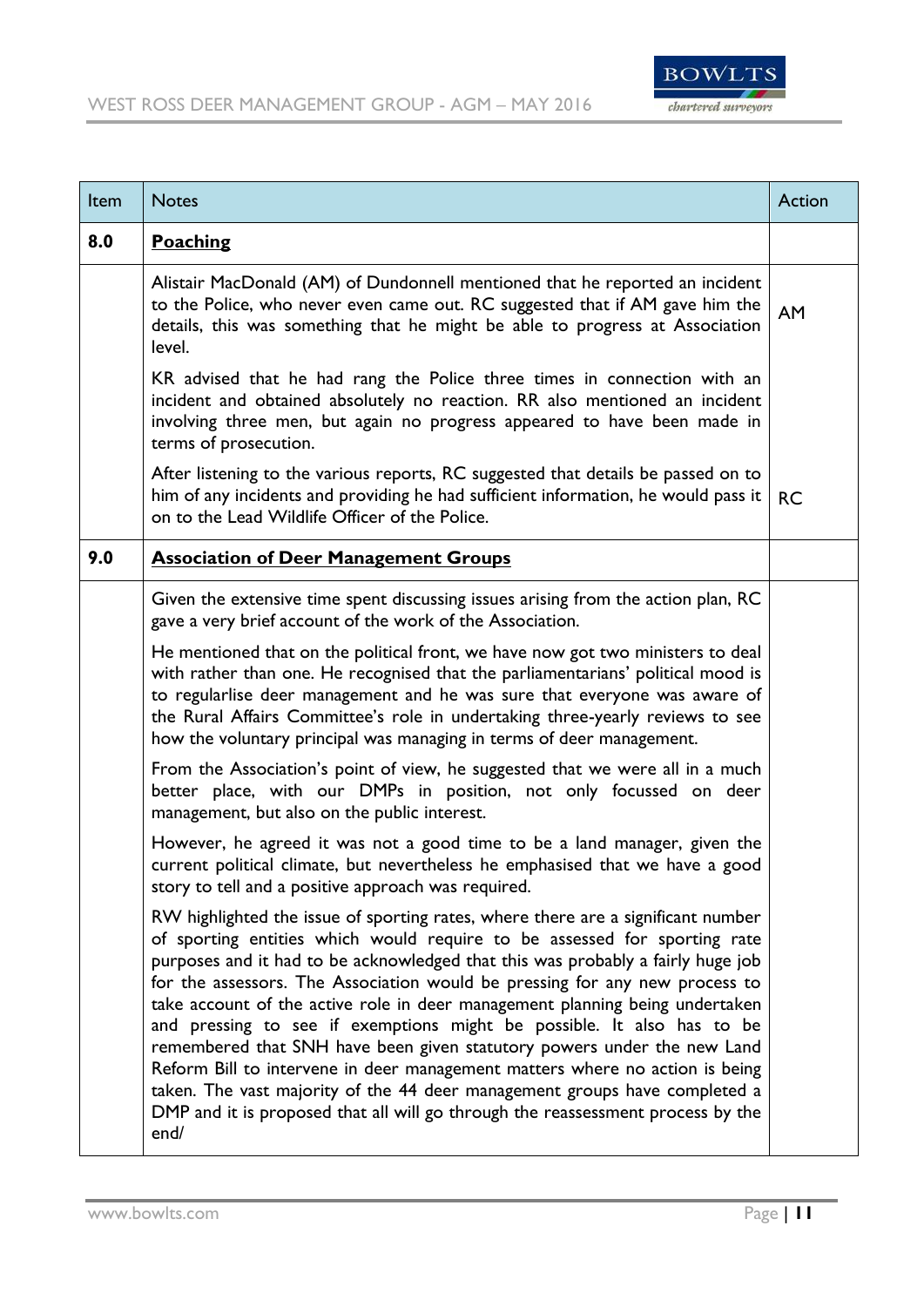

| Item | <b>Notes</b>                                                                                                                                                                                                                                                                                                                                                                                                                                                                                                                                    | Action     |
|------|-------------------------------------------------------------------------------------------------------------------------------------------------------------------------------------------------------------------------------------------------------------------------------------------------------------------------------------------------------------------------------------------------------------------------------------------------------------------------------------------------------------------------------------------------|------------|
|      | end of June. At the time of the meeting, there were some 23 DMPs live on the<br>internet and the Chairman hoped that after our meeting, our one would be able<br>to go live.                                                                                                                                                                                                                                                                                                                                                                    |            |
|      | The Chairman thanked RC for the brief summary and emphasised the excellent<br>work that the Association was undertaking on behalf of all the Deer<br>Management Groups in the context of a very difficult political climate.                                                                                                                                                                                                                                                                                                                    |            |
| 10.0 | <b>SNH/Deer Commission for Scotland</b>                                                                                                                                                                                                                                                                                                                                                                                                                                                                                                         |            |
|      | SC advised that the formal assessment of the Group's DMP would probably be<br>undertaken in the next couple of weeks. He indicated that he had wanted to<br>delay the formal assessment as he recognised that the DMP was perhaps a little<br>light on actions and he had been keen to wait until today's meeting to see how<br>the Group planned to deal with its action plan. However, he was encouraged by<br>the vigorous discussion and had been given a very clear impression by the<br>Group that the action plan would develop.         |            |
|      | Mary Gibson (MG) of SNH also stressed the importance of SNH and the Group<br>liaising and keeping each other up to date with ongoing matters.                                                                                                                                                                                                                                                                                                                                                                                                   |            |
| 11.0 | <b>Election of Office Bearers</b>                                                                                                                                                                                                                                                                                                                                                                                                                                                                                                               |            |
|      | Both RW and KSB agreed to step down to allow the election of officers, but<br>were re-elected unopposed, in both cases proposed by BW of Gruinard and<br>seconded by BM of Letterewe.                                                                                                                                                                                                                                                                                                                                                           |            |
| 12.0 | <b>Any Other Business</b>                                                                                                                                                                                                                                                                                                                                                                                                                                                                                                                       |            |
| 2.1  | Non-Members                                                                                                                                                                                                                                                                                                                                                                                                                                                                                                                                     |            |
|      | There was some discussion on properties within the Group area which were<br>not members, such as the National Trust, Aultbea Estate, etc. KSB advised that<br>a list had been prepared previously and agreed that this would be circulated<br>once again to all members.                                                                                                                                                                                                                                                                        | <b>KSB</b> |
| 12.2 | Consultation                                                                                                                                                                                                                                                                                                                                                                                                                                                                                                                                    |            |
|      | RC queried what consultation was being undertaken in terms of the new DMP<br>and KSB advised that it had been circulated to each of the Community<br>Councillors within the Group area, explaining that the DMP was considered by<br>the Group to be a "travelling document" which would be monitored and<br>reviewed on a regular basis and that any comments were welcomed. He<br>explained that it was not part of the Group's plan to have open meetings to<br>consult on the DMP but that this was something that the Group would explore. |            |